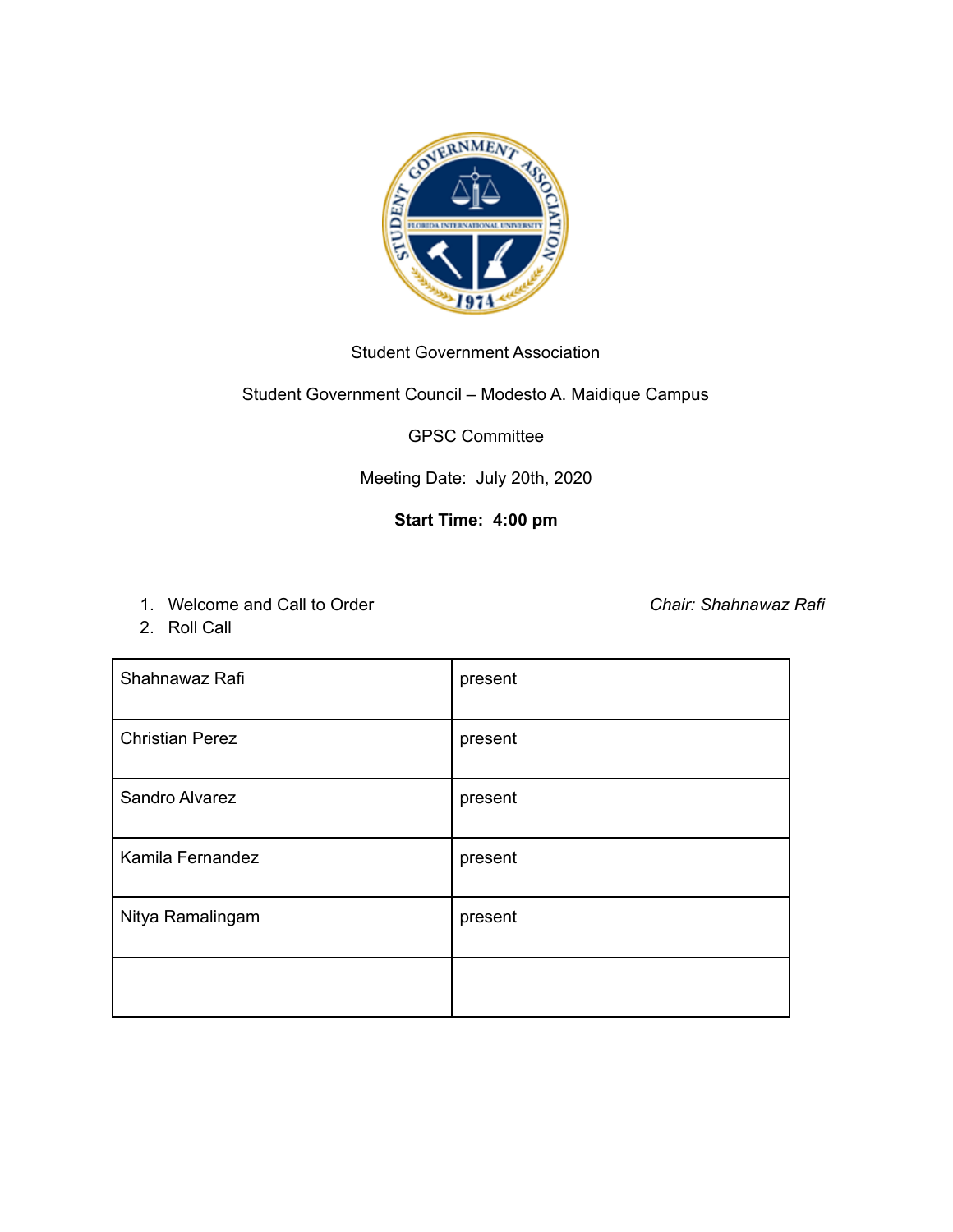3. Open Forum

- 4. Old Business
	- TA Orientation Package: Progress
		- 1) Nitya is waiting to send out the flyer from JP.
		- 2) The flyer has the same content that was originally set out.
		- 3) Christian discusses the powerpoint presentation to be presented at the TA orientation.
- 5. New Business

● Review of modified resolution for Master's degree students in extending Dean's List

- 1) Sandro discusses the modified section 5.
- 2) Incorporates extension to Deans List and the grade tiers for the resolution
- 3) Sandro added Cum Laude, Summa Cum Laude, etc.
- 4) Master's degree students were included and the resolution was modified to allow for extension for dean's list for graduate school.
- 5) Improvement of marketability for honors to the dean's list for graduate school.
- 6) 3.25 GPA was determined through averaging between GPA for graduation and the 3.5 GPA dean's list requirement for Bachelors
- 7) Kamila asks if law school students are included in the resolution itself
- 8) She explains that for law school students the GPA for the dean's list is 3.0
- 9) Sandro asks if the law school requirement is for JD candidates or for JMs
- 10) The resolution will be presented for UGS and to the student body
- 11) Dr. Kos piqued interest about the dean's list idea
- 12) Rafi explains that we should present the resolution to the UGS and get some proper feedback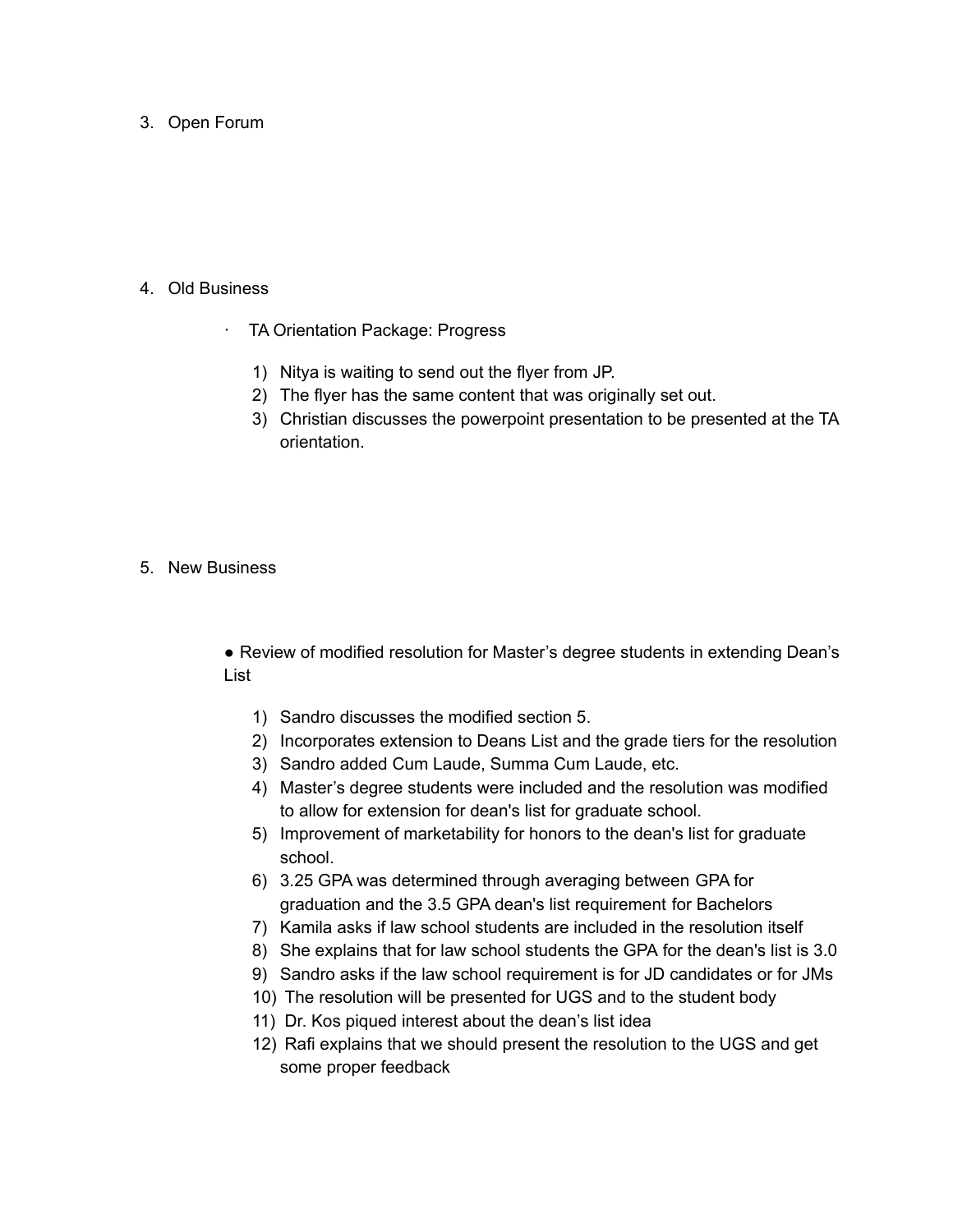- 13) Dean's list should be pitched to Dr. Kos to see how the deans respond to this potential bill.
- 14) UGS at the end of the day are the ones who determine the standard and the grade scale in graduate school.
- 15) Dean Hill should also be contacted.
- 16) The expectation is that Graduate students should have a good gpa to stay in their graduate programs.
- 17) No response yet from Dr. Kos to Sandro's followup.
- Section 5 of our GPSC in the MMC statues change
	- 1) Sandro discusses that the current section 5 guidelines state that the PSC chair shall be responsible for submitting written reports to certain entities.
	- 2) The next addition or modification to this bill would be to use a biweekly report that goes to the CSO advisor and in regards to GSO organizations.
	- 3) Sandro looked at the budget allocations prior to the coronavirus outbreak and he saw that the medical school and law school also have the authority to disburse for travel funds.
	- 4) Rafi explains that the standard before was that written reports were only made for the speaker and finance committee.
	- 5) Nitya explains that her position was meant for making sure that she's responsible for making sure law school students do not double dip.
	- 6) Historically, it's just been the medical school representative and the law school representative.
	- 7) CSO advisor should be included states christian and sandro because GSO requests can result in funding from both CSO/GPSC (double dipping).
	- 8) Purchase requests that result in funding for CSO and GPSC could result in funding violations.
	- 9) Rafi explains that GPSC solely funds travel funding requests, professional development, etc.
	- 10) Teresa explains that she would know if a student may potentially be double dipping due to her organizing travel request submissions.
	- 11) Rafi requests doing an investigation into this funding issue.
	- 12) Teresa explains that CSO has to travel in groups and does not fund solely individuals such as GPSC.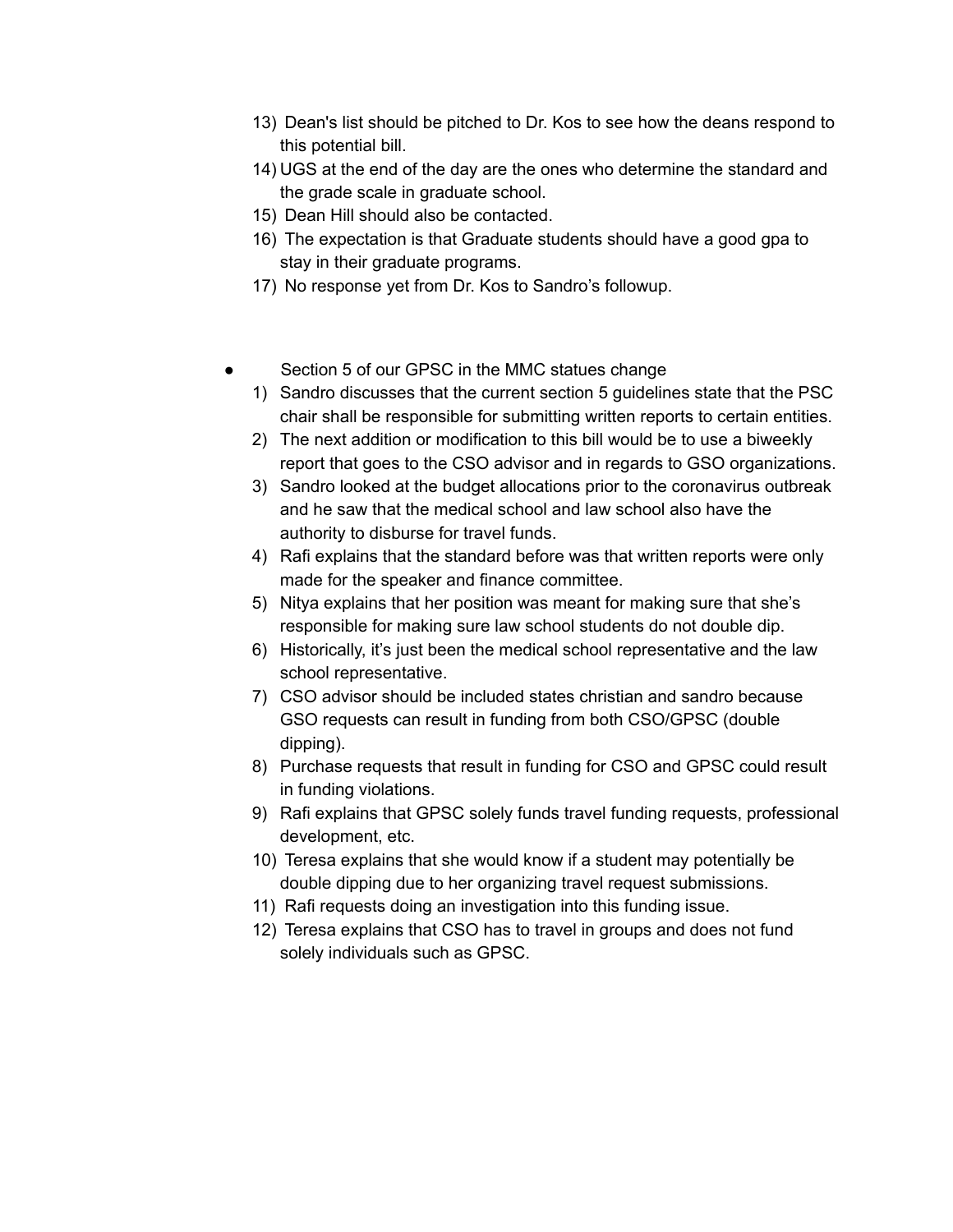● Administering a survey on types of problems or concerns a graduate student faces during a pandemic

- 1) Rafi explains we are in the process of developing a survey focused on graduate student issues during the current pandemic.
- 2) We will try to understand their problems and this will provide a baseline for the future.
- 3) Nitya explains that Angelica was supposed to send a survey out before the pandemic regarding this issue.
- 4) Rafi explains that we can extend the context of that particular survey.
- 5) We can construct responses based on the survey back in March.
- 6) Nitya asks if the Counseling and Wellness center at FIU regarding this issue?
- 7) Rafi explains that a remote agreement was submitted already for employees and that certain emails were sent regarding emergency COVID-19 aid.
- 8) Most grad students are international students and this can help with this survey.
- 9) Rafi will share it at the end of the week.
- FIU student food pantry for graduate students
	- 1) Rafi discusses the idea of sponsoring a month for FIU student food pantry that is outside the one currently conducted by the SGA.
	- 2) A report on panthernews explained that a student who was international barely had enough food and money.
	- 3) Kamilla explains the difficulty of having this food drive virtually.
	- 4) Rafi explains that we can't use the Gofund me page.
	- 5) We can go to each departments GSO to see what funds are collected and transfer those fund to the food pantry unit.
	- 6) Advocating for students to donate if they can and right now the funds are based on donation.
	- 7) The foundation has a platform for students to get a dollar.
	- 8) Find a way to adjust and make it work.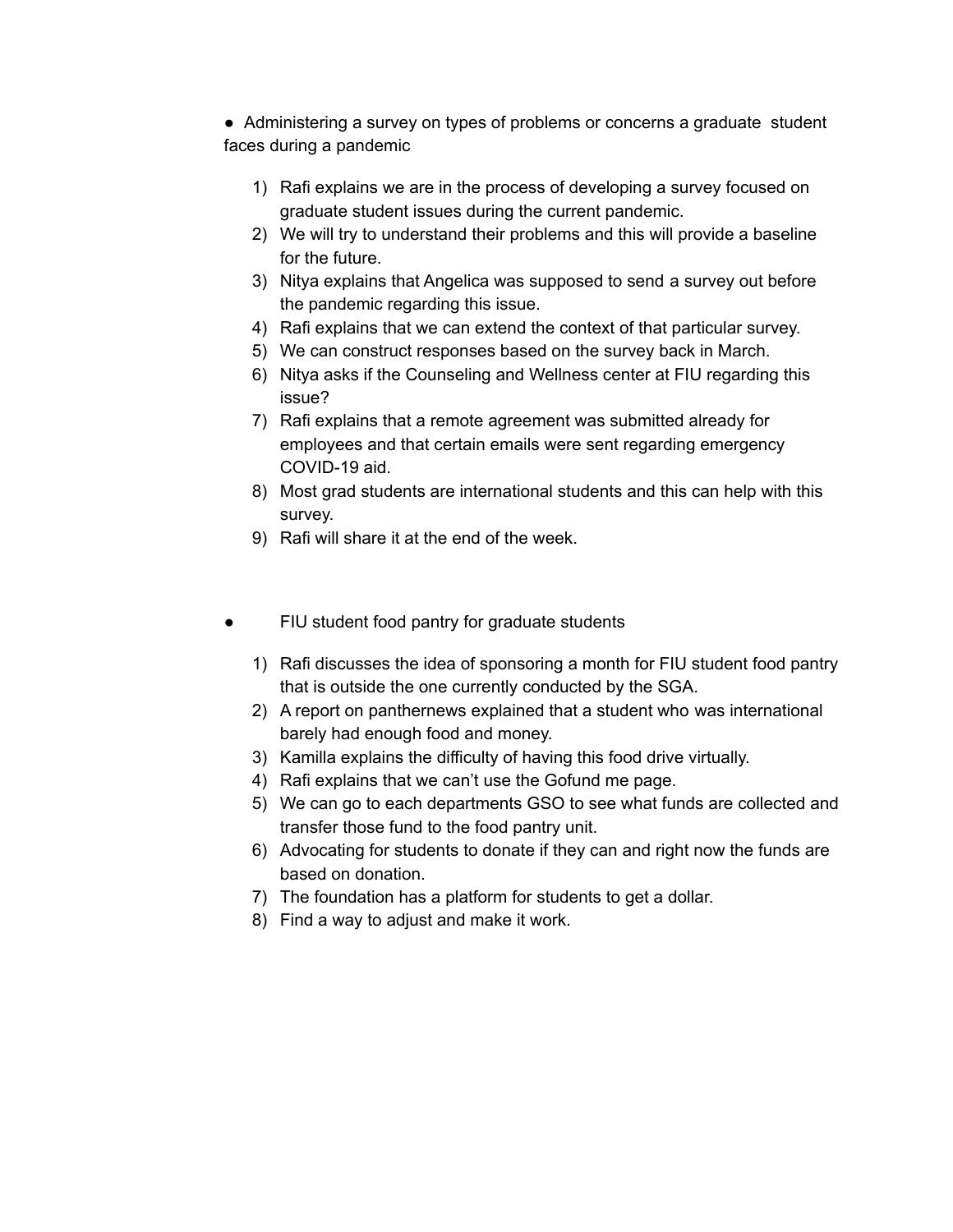- Social media outreach planning to CSO registered organizations
	- 1. Rafi already shared the CSO organizations and started to contact others.
	- 2. Sandro explains we can cross reference with other GSO's on the list in excel.
	- 3. We must begin contacting GSO's to get communication going.
- Reaching out to the GSO's of other universities
	- 1) Rafi contacted the GSO of UF and they shared their line of activities.
	- 2) Most activities will be remote for now.
- Fall 2020 Plan review:
	- 1. Budget
		- We still have to wait for feedback on the budget.
	- 2. Events
	- 3. SOP modifications
	- Graduate Senator proportion in the SGA
- 1. GPSC setup does not allow for graduate students to join from other organizations.
- 2. A graduate student liaison would not be allowed to be updated.
- 3. You can talk to Alexandra Valdez to see if secretaries and graduate students do not get paid.
- 4. We need to talk with President Valdez.

- 6) Announcements
	- I. Gradskellars
		- 1) Kamila explains that she is doing a welcome back grad skellar for the 24th of August or the last week of August.
		- 2) She believes that an idea that is appropriate for ZOOM and other forms of media platforms. ai